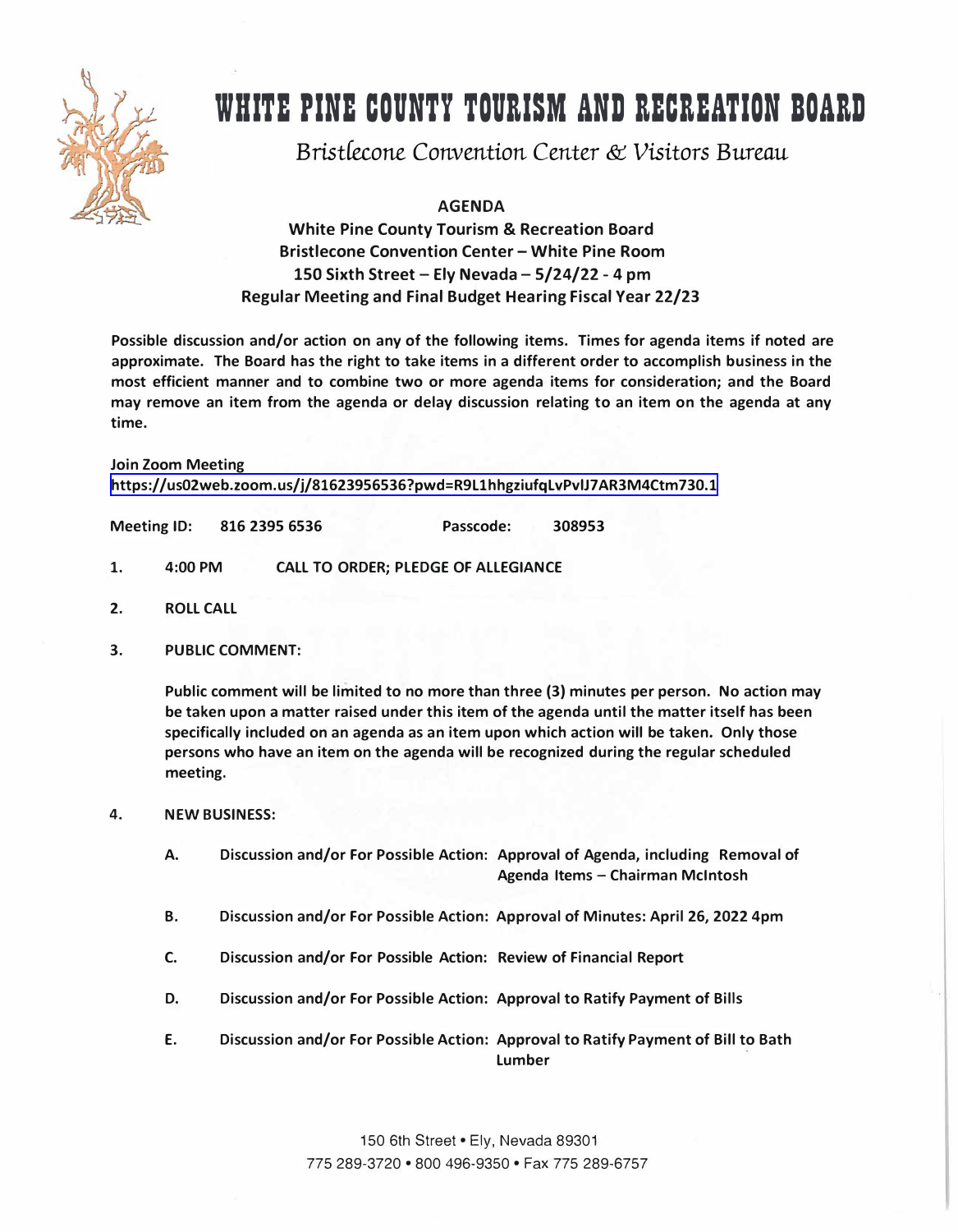## Adjourn Regular Meeting for Public Hearing on Final Budget for Fiscal Year 22/23

The White Pine County Tourism and Recreation Board will hold a public hearing and take comments from the public on the final budget for Fiscal Year 2022-2023 for the White Pine County Tourism and **Recreation Board.** 

| F.        | <b>Public Hearing/Discussion:</b>                                               | <b>Budget Hearing for Fiscal Year 22/23</b>                                   |
|-----------|---------------------------------------------------------------------------------|-------------------------------------------------------------------------------|
|           |                                                                                 | <b>Reconvene Regular Meeting</b>                                              |
| G.        | Discussion and/or For Possible Action: Approval of Budget for Fiscal Year 22/23 |                                                                               |
| н.        | <b>Discussion Only:</b>                                                         | <b>Executive Director's Report:</b><br>a. Marketing; b. Events; c. Facilities |
|           | <b>OLD BUSINESS:</b>                                                            |                                                                               |
| ۰         | <b>Discussion Only:</b>                                                         | <b>Board Member Reports</b>                                                   |
| $\bullet$ | <b>Discussion Only:</b>                                                         | Agenda Item(s) for Next Board Meeting                                         |

## 6. **PUBLIC COMMENT:**

5.

Public comment will be limited to no more than three (3) minutes per person. No action may be taken upon a matter raised under this item of the agenda until the matter itself has been specifically included on an agenda as an item upon which action will be taken. Only those persons who have an item on the agenda will be recognized during the regular scheduled meeting.

## 7. **ADJOURNMENT:**

\*\* Signifies Closed Session - Discussion - Personnel

The meeting may be closed by appropriate motion for the purpose of discussion on any matter allowed under NRS 241.303: (1) To consider character, alleged misconduct, professional competence or physical or mental health of a person/employee.

At the discretion of the Board, a portion of this meeting may be conducted via an electronic communications device.

NOTICE TO PERSONS WITH DISABILITIES: Members of the public who are disabled and require special assistance or accommodation at the White Pine County Tourism and Recreation Board meeting are requested to notify the Recording Secretary of the White Pine County Tourism and Recreation Board in writing at 150 Sixth St., Ely, Nevada 89301 or by calling 775-289-3720 at least one day in advance of the meeting.

I, Kyle Horvath, did cause to be posted on this  $\frac{1}{6}$  day of  $\frac{M_{\alpha}u}{22}$ , 20 22 six (6) notices of the White Pine County Tourism and Recreation Board Agenda pursuant to NRS 241.020 as amended by the 2017 Legislature at the following locations: Bristlecone Convention Center, Ely City Hall, White Pine County Courthouse, White Pine County Library, State notice website at notice.nv.gov and the